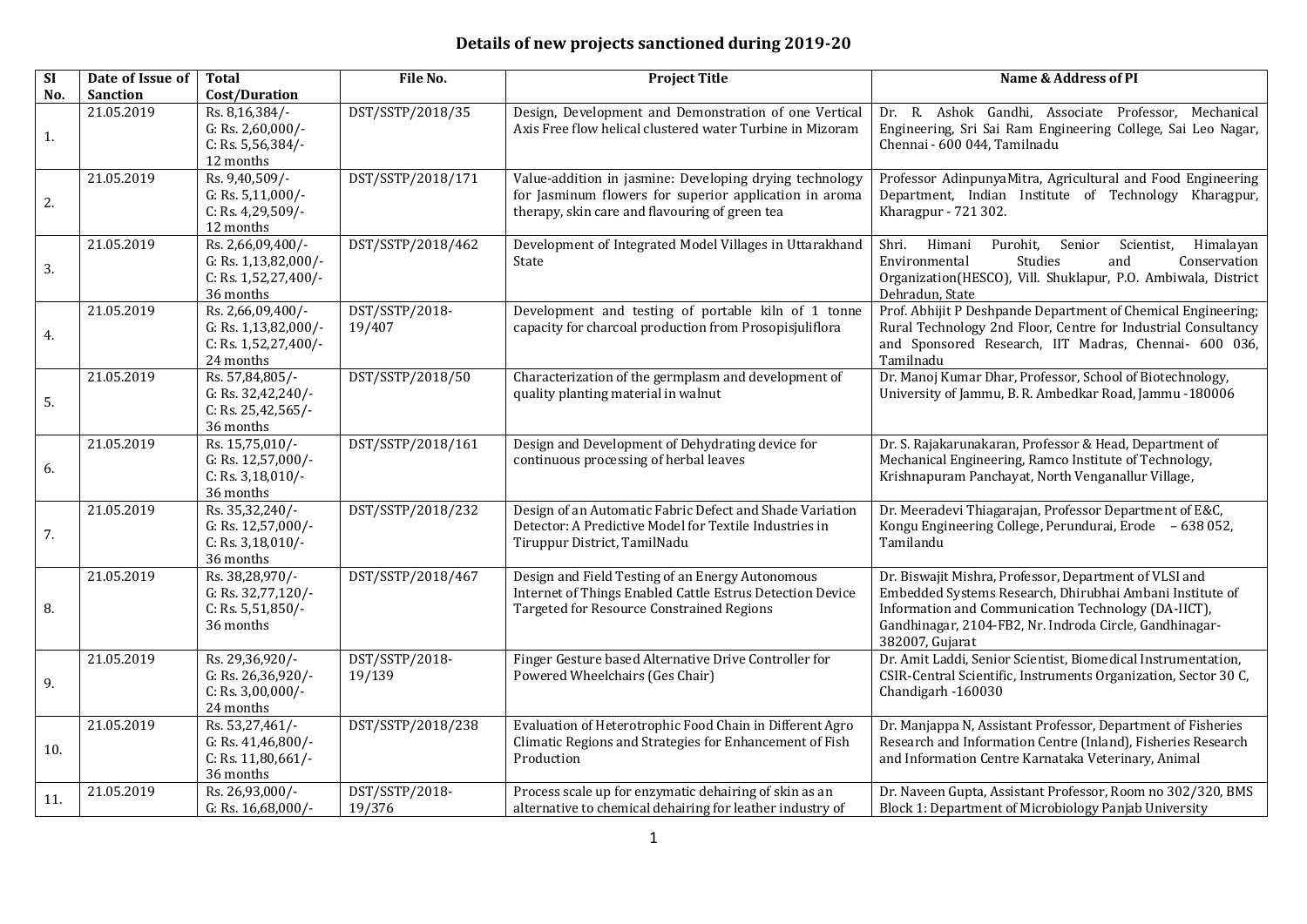|     |            | C: Rs. $10,25,000$ /-<br>24 months                                             |                                    | Punjab                                                                                                                                                                                                                   | Chandigarh                                                                                                                                                                                                                                                                         |
|-----|------------|--------------------------------------------------------------------------------|------------------------------------|--------------------------------------------------------------------------------------------------------------------------------------------------------------------------------------------------------------------------|------------------------------------------------------------------------------------------------------------------------------------------------------------------------------------------------------------------------------------------------------------------------------------|
| 12. | 21.05.2019 | Rs. 19,43,112/-<br>G: Rs. 14,48,700/-<br>C: Rs. $4,94,412/$ -<br>36 months     | DST/SSTP/2018-<br>19/303           | A qualitative analysis into the barriers for policy<br>implementation and<br>creation<br>of<br>employment<br>opportunities for persons with disabilities pwds living in<br>rural villages of Tiruvallur Dist, Tamilnadu. | Dr. Murugeshwari, Velammal Institute of Technology, Chennai -<br>Kolkatta Highway Panchetti, Thiruvallur, Tamilnadu                                                                                                                                                                |
| 13. | 21.05.2019 | Rs. 17,00,959/-<br>G: Rs. 16,15,229/-<br>C: Rs. 85,730/-<br>36 months          | DST/SSTP/2018-19/10                | Design of game-based communication platform for<br>children with cerebral palsy                                                                                                                                          | Dr. R Amutha, Professor, SSN College of Engineering, Rajiv<br>Gandhi Salai, Kalavakkam, Chennai, Tamilnadu                                                                                                                                                                         |
| 14. | 20.06.2019 | Rs. 1,64,89,700/-<br>G: Rs. 88,76,000/-<br>C: Rs. 76,13,700/-<br>36 months     | DST/SSTP/2018/465                  | Development of Integrated Model Villages (3 Nos.) in<br>Meghalaya State                                                                                                                                                  | Shri Augustus Shemphang Suting, Officer on Special Duty -<br>SCSTE & Member Secretary, State Council of Science<br>Technology & Environment (SCSTE) Meghalaya, Meghalaya<br>State Housing Financing Cooperative Society Ltd, Nongrim<br>Hills, Shillong -793003, Meghalaya         |
| 15. | 20.06.2019 | Rs. 97,55,970/-<br>G: Rs. 87,73,840/-<br>C: Rs. 9,82,130/-<br>36 months        | DST/SSTP/2018/149                  | Design and development of pyrolyser to process various<br>agricultural biomass and to demonstrate its technical<br>feasibility                                                                                           | Dr. V.Velmurugan, Professor, Francis Xavier Engineering<br>College, No. 103 G2 By Pass Road, Vannarpettai, Vannarpettai,<br>Tirunelveli - 627003 (FXEC) and Dr. Yogita Shukla, Professor,<br>Dronacharya College of Engineering, Gurgaon, Farrukh Nagar -<br>122506, Haryana (DCE) |
| 16. | 20.06.2019 | Rs. 5,77,43,348/-<br>G: Rs. 1,10,91,000/-<br>C: Rs. 4,66,52,348/-<br>48 months | DST/SSTP/2018/466                  | Setting up of Technology Demonstrations Center in<br>Meghalaya on a Value Chain Approach                                                                                                                                 | Shri Augustus ShemphangSuting, Officer on Special Duty -<br>SCSTE & Member Secretary, State Council of Science<br>Technology & Environment (SCSTE) Meghalaya, Meghalaya<br>State                                                                                                   |
| 17. | 20.06.2019 | Rs. 1,64,89,700/-<br>G: Rs. 88,76,000/-<br>C: Rs. 76,13,700/-<br>36 months     | DST/SSTP/2018/463                  | Development of Integrated Model Villages (3 Nos.) in<br><b>Manipur State</b>                                                                                                                                             | Th. Surendranath Singh, Director, Manipur Science &<br>Technology Council, Central Jail Road, Imphal-795001, Manipur                                                                                                                                                               |
| 18. | 24.06.2019 |                                                                                | DST/SSTP/2018/464                  | Development of Integrated Model Villages (3 Nos.) in<br>Arunachal Pradesh State                                                                                                                                          | Ms. YumbiBijumYomgam, Scientist B, Arunachal Pradesh<br>Science & Technology Council, Science & Technology Office, Ess<br>Sector, Itanagar, Arunachal Pradesh, Pin-791111                                                                                                          |
| 19. | 24.06.2019 | Rs. 1,25,80,000/-<br>G: Rs. 1,25,80,000/-<br>C: Rs.<br>36 months               | DST/SSTP/SPP/Kerala/<br>2018-19    | Project proposal on Student Project Scheme                                                                                                                                                                               | Dr. Anil Kumar C, Principal Scientist & Head, Science Education<br>Div., Kerala State Council for Science, Technology and<br>Environment (KSCSTE), Sasthra Bhavan, Pattom Palace,<br>Thiruvananthapuram - 695004, Kerala                                                           |
| 20. | 24.06.2019 | Rs. 38,14,095/-<br>G: Rs. 34,27,832/-<br>C: Rs. $3,86,263/$ -<br>36 months     | DST/SSTP/2018/446                  | Geo-chemical mapping of ground water quality in and<br>around Lignite Zones of Gujarat Mineral Development<br>Corporation's (GMDC) operated mines                                                                        | Dr. Syed Zaheer Hasan, Principle Research Scientist, Petroleum<br>Research Wing, Gujarat Energy Research and Management<br>Institute (GERMI), First Floor, Energy Building, PDPU                                                                                                   |
| 21. | 24.06.2019 | Rs. 1,25,80,000/-<br>G: Rs. 1,25,80,000/-<br>C: Rs.<br>36 months               | DST/SSTP/SPP/Karnata<br>ka/2018-19 | Project proposal on Student Project Scheme                                                                                                                                                                               | Dr. S. G. Sreekanteswara Swamy, Member Secretary, Karnataka<br>State Council of Science & Technology (KSCST), Indian Institute<br>of Science Campus, Bengaluru - 560012                                                                                                            |
| 22. | 24.06.2019 | Rs. 70,99,120/-<br>G: Rs. 43,99,120/-<br>C: Rs. 27,00,000/-<br>36 months       | DST/SSTP/2018-19/30                | Dissemination of poultry and goat meat processing<br>technology and establishment of meat processing<br>demonstration unit for livelihood upliftment of farmers<br>and butcher                                           | Dr. RupeshNageshWaghamare, Assistant Professor, College of<br>Veterinary and Animal Sciences Parbhani, V. N. Marathwada<br>Agriculture University Campus, Parbhani, Maharashtra                                                                                                    |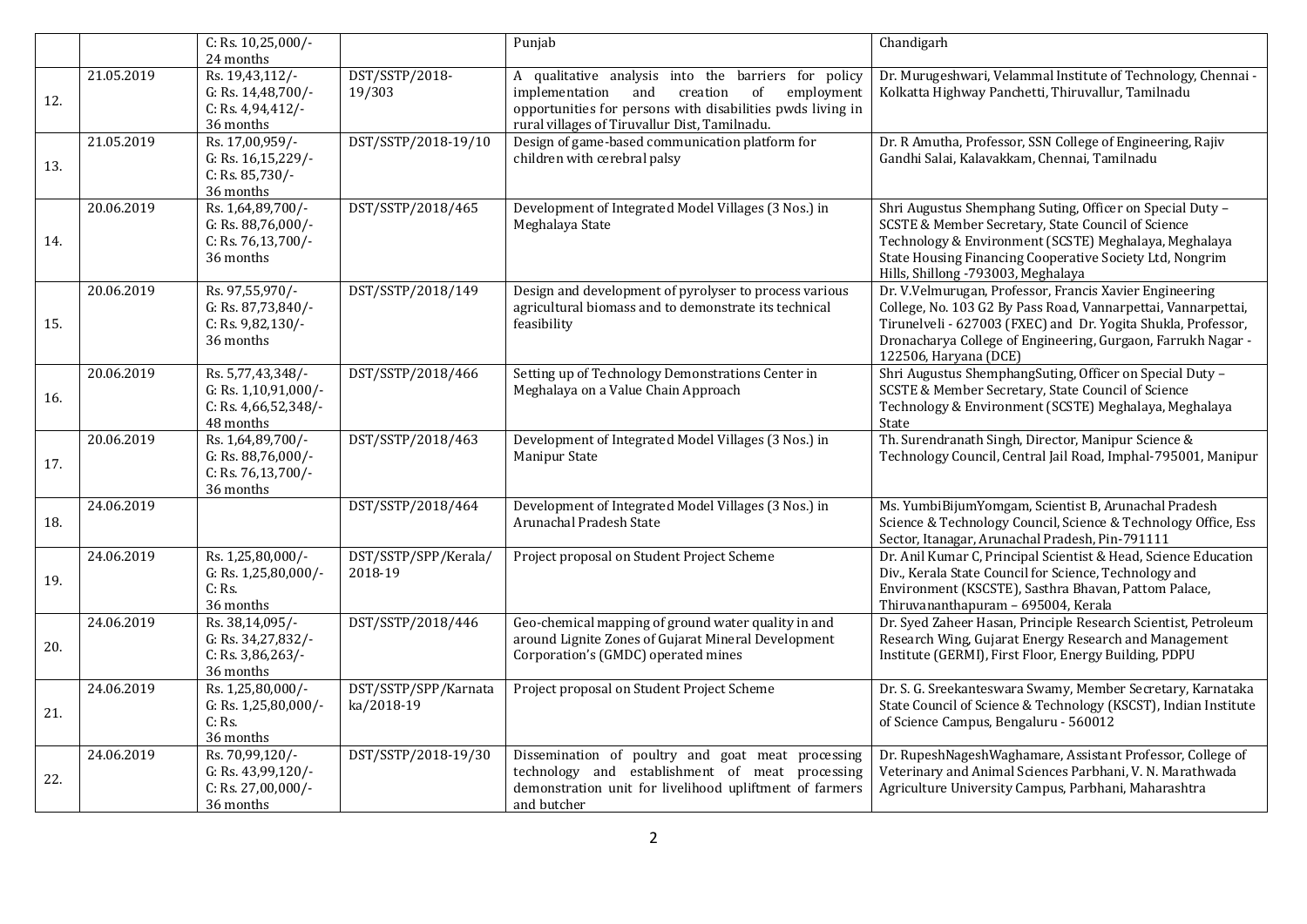| 23. | 26.06.2019 | Rs. 2,08,11,359/-<br>G: Rs. 1,92,89,688/-<br>C: Rs. 15,21,671<br>36 months | DST/SSTP/2018/135              | Impact of community based targeted intervention on<br>incidence and control of Non-Communicable Diseases<br>NCDs among tribal population of Kashmir Valley                  | Prof. Omar Javed Shah, Director Sher-i-Kashmir Institute of<br>Medical Sciences, Srinagar and Ex-Officio Secretary to Govt. of<br>J&K, Chairman GI Surgery, Sher-i-Kashmir Institute of Medical<br>Sciences Srinagar, Post Bag 27, Soura, Srinagar -190011&Prof.<br>Mohd Ashraf Ganie, Associate Professor Department of<br>Endocrinology & Metabolism, All India Institute of Medical<br>Sciences (AIIMS), New Delhi-110029 |
|-----|------------|----------------------------------------------------------------------------|--------------------------------|-----------------------------------------------------------------------------------------------------------------------------------------------------------------------------|------------------------------------------------------------------------------------------------------------------------------------------------------------------------------------------------------------------------------------------------------------------------------------------------------------------------------------------------------------------------------------------------------------------------------|
| 24. | 24.06.2019 | Rs. 66,64,000/-<br>G: Rs. 27,64,000/-<br>C: Rs. 39,00,000/-<br>24 months   | DST/SSTP/2018-<br>19/203       | Introduction of SPRERI-TECH Fluidized Bed Gasification<br>System in Poha Making Industries for Improved Efficiency<br>and Working Environment                               | Dr. Sandeep kumar, Principal Scientist, Thermo Chemical<br>conversion division (Sardar Patel Renewable Energy Research<br>Institute (SPRERI) Post Box No: 2, Nr. BVM Engineering Collage,<br>VallabhVidhyanagar, Gujarat                                                                                                                                                                                                     |
| 25. | 18.07.2019 | Rs. 33,70,240/<br>G: Rs. 22,15,240/-<br>C: Rs. 11,55,000/-<br>36 months    | DST/SSTP/2018/23               | Development and Scale-up of Desert Soilification<br>Technology (DST) for Land Reclamation in Western<br>Rajasthan                                                           | Dr. Akhil Agrawal, Assistant Professor, Department of<br>Microbiology, Central University of Rajasthan, Bandarsindri,<br>NH-8, Kishangarh, Ajmer 305817 & Dr. LalitaLedwani,<br>Professor, Department of Chemistry, Manipal University Jaipur,<br>Dehmi Kalan, Near GVK Toll Plaza, Jaipur-Ajmer Expressway,<br>Jaipur, Rajasthan 303007                                                                                     |
| 26. | 17.07.2019 | Rs. 94,76,800/-<br>G: Rs. 53,36,800/-<br>C: Rs. 41,40,000/-<br>36 months   | DST/SSTP/2018-<br>19/401       | Design a prototype configuration model for the vessel<br>tracking system for the benefit of fishermen community<br>and extend the configuration to the Tamil Nadu coastline | Dr. E. N Ganesh, Dean, School of Engineering, Vels Institute of<br>Science, Technology & Advanced Studies, Electronics &<br>Communication Engineering, Velan Nagar, P.V. Vaithyalingam<br>road, Pallavaram, Chennai - 600117                                                                                                                                                                                                 |
| 27. | 01.08.2019 | Rs. 38,76,900/-<br>G: Rs. 15,04,500/-<br>C: Rs. 23,72,400/-<br>36 months   | DST/SSTP/2018/21               | Quality Planting Material Production for Sustaining Future<br>Fruit Production in Kargil (Ladakh)                                                                           | Dr. DisketDolkar, Subject Matter Specialist (Fruit Science),<br>Department of Fruit Science, KrishiVigyan Kendra, Kargil<br>(SKUAST-K), KrishiVigyan Kendra, KhurbathangKargil (J&K)-<br>194103                                                                                                                                                                                                                              |
| 28. | 20.08.2019 | Rs. 48,58,800/-<br>G: Rs. 48,58,800/-<br>36 months                         | DST/SSTP/2018/425              | Disease burden quantification in small ruminants and<br>impact of adopting preventive interventions on rural<br>livestock farmers in Odisha                                 | Dr. G. Govindaraj, Senior Scientist, Department of Agricultural<br>Economics, ICAR-National Institute of Veterinary Epidemiology<br>and Disease Informatics (NIVEDI), Post Box No. 6450,<br>Ramagondanahall village, Yelahanka, Bangalore-560 064,<br>Karnataka                                                                                                                                                              |
| 29. | 02.09.2019 | Rs. 19,15,620/-<br>G: Rs. $8,43,000$ /-<br>C: Rs. 10,72,620/-<br>24 months | DST/SSTP/2018/391              | Synthesis of Biodegradable Polymer for Carry Bag Using<br><b>Biomass wastes</b>                                                                                             | Prof. AbantiSahoo, Professor, Department of Chemical<br>Engineering, National Institute of Technology, Rourkela-<br>769008, Odisha                                                                                                                                                                                                                                                                                           |
| 30. | 02.09.2019 | Rs. 36,54,840/-<br>G: Rs. 36,54,840/-<br>24 months                         | DST/SSTP/2018/429              | Integration of Non-Timber Forest Products (NTFPs) as a<br>means of socio-economic development in selected<br>scheduled areas of Madhya Pradesh                              | Dr. Sandeep Kaushik, Assistant Professor, Department of<br>Environmental Science, Indira Gandhi National Tribal<br>University, Amarkantak, Village-Lalpur, Distt-Anuppur,<br>Madhya Pradesh, Pin -484887                                                                                                                                                                                                                     |
| 31. | 25.09.2019 | Rs. 1,40,70,000/-<br>G: Rs.<br>36 months                                   | DST/SSTP/SPP/Bihar/2<br>019-20 | Project proposal on Student Project Scheme                                                                                                                                  | Dr. Chandra Shekhar Singh                                                                                                                                                                                                                                                                                                                                                                                                    |
| 32. | 02.12.2019 | Rs. 60,50,468/-<br>G: Rs. 40,50,480/-<br>C: Rs. 19,99,988/-<br>36 months   | DST/SSTP/2018/76               | Valuable products from oranges-addressing a problem of<br>Nagpur division of Vidarbha, the largest orange producer                                                          | Dr. SachinMandavgane, Associate Professor, Department of<br>Chemical Engineering, Visvesvaraya National Institute of<br>Technology Nagpur (VNIT Nagpur), South Ambazari Road,<br>Nagpur, Maharashtra, 440010                                                                                                                                                                                                                 |
| 33. | 05.12.2019 | Rs. 12,24,000/-<br>G: Rs.                                                  | DST/SSTP/2018/229              | Awareness on natural resources with special mention to<br>water and Biodiversity to community"                                                                              | Dr. Swati Samvatsar, Director, KCES' Jalasri Watershed<br>Surveillance and Research Institute, M.J.College Campus                                                                                                                                                                                                                                                                                                            |